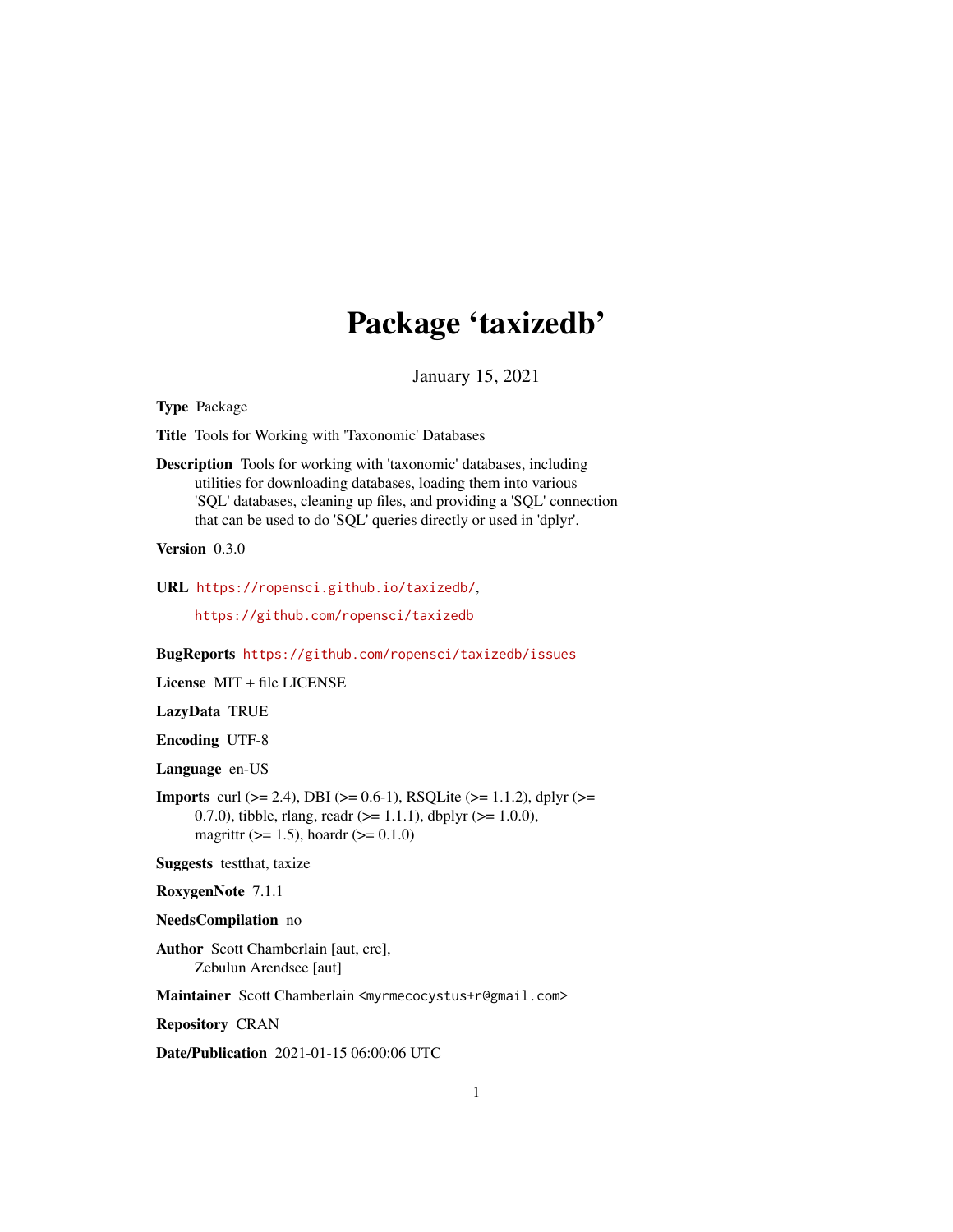## <span id="page-1-0"></span>R topics documented:

#### **Index** [17](#page-16-0)

taxizedb-package *taxizedb*

#### Description

Taxonomic databases interface

#### Supported data sources and database structure

All are using SQLite as the database

- NCBI: text files are provided by NCBI, which we stitch into a sqlite db
- ITIS: they provide a sqlite dump, which we use here
- The PlantList: created from stitching together csv files. this source is no longer updated as far as we can tell. they say they've moved focus to the World Flora Online
- Catalogue of Life: created from Darwin Core Archive dump. Using the latest monthly edition via http://www.catalogueoflife.org/DCA\_Export/archive.php
- GBIF: created from Darwin Core Archive dump. right now we only have the taxonomy table (called gbif), but will add the other tables in the darwin core archive later
- Wikidata: aggregated taxonomy of Open Tree of Life, GLoBI and Wikidata. On Zenodo, created by Joritt Poelen of GLOBI.
- World Flora Online: http://www.worldfloraonline.org/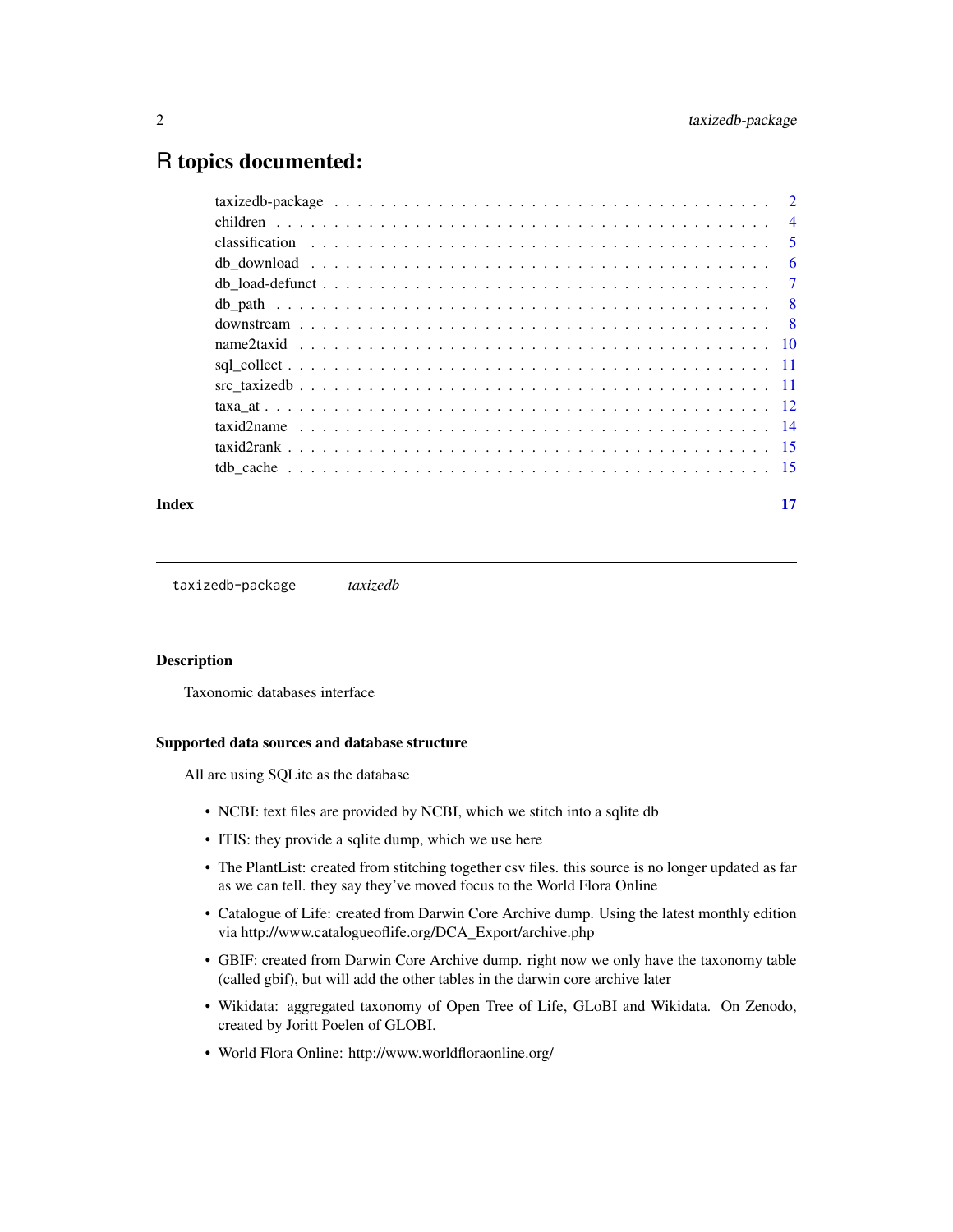## taxizedb-package 3

#### Update schedule for databases

- NCBI: since db\_download\_ncbi creates the database when the function is called, it's updated whenever you run the function
- ITIS: since ITIS provides the sqlite database as a download, you can delete the old file and run db\_download\_itis to get a new dump; they I think update the dumps every month or so
- The PlantList: no longer updated, so you shouldn't need to download this after the first download
- Catalogue of Life: a GitHub Actions job runs once a day at 00:00 UTC, building the lastest COL data into a SQLite database thats hosted on Amazon S3
- GBIF: a GitHub Actions job runs once a day at 00:00 UTC, building the lastest COL data into a SQLite database thats hosted on Amazon S3
- Wikidata: last updated April 6, 2018. Scripts are available to update the data if you prefer to do it yourself.
- World Flora Online: since db\_download\_wfo creates the database when the function is called, it's updated whenever you run the function

## Links

- NCBI: ftp://ftp.ncbi.nih.gov/pub/taxonomy/
- ITIS: https://www.itis.gov/downloads/index.html
- The PlantList http://www.theplantlist.org/
- Catalogue of Life: via http://www.catalogueoflife.org/content/annual-checklist-archive
- GBIF: http://rs.gbif.org/datasets/backbone/
- Wikidata: https://zenodo.org/record/1213477
- World Flora Online: http://www.worldfloraonline.org/

#### **Examples**

```
## Not run:
library(dplyr)
# data source: NCBI
db_download_ncbi()
src < - src_{ncbi()}df <- tbl(src, "names")
filter(df, name_class == "scientific name")
# data source: ITIS
## download ITIS database
db_download_itis()
## connect to the ITIS database
src <- src_itis()
## use SQL syntax
sql_collect(src, "select * from hierarchy limit 5")
### or pipe the src to sql_collect
```
src %>% sql\_collect("select \* from hierarchy limit 5")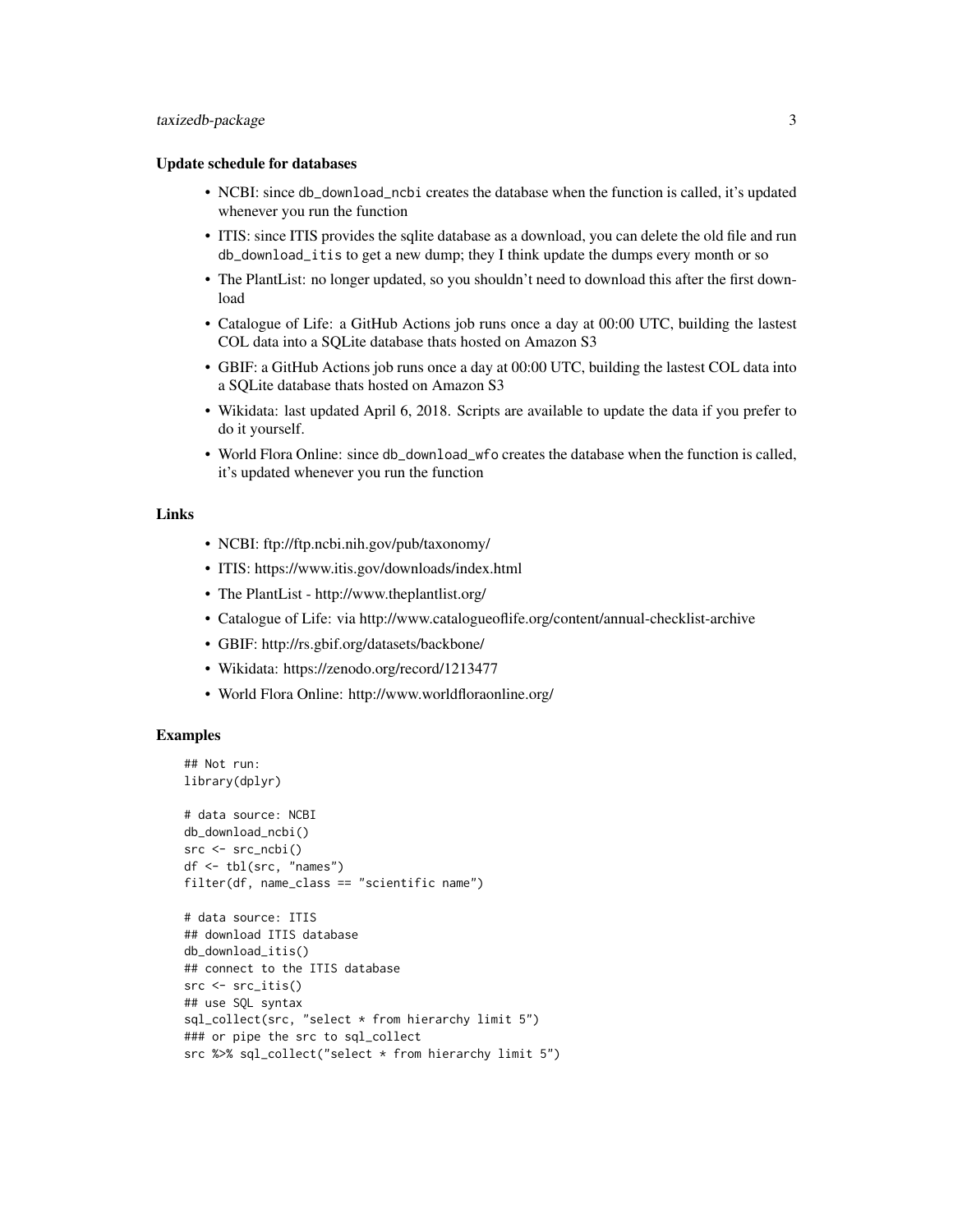<span id="page-3-0"></span>4 children

```
## use dplyr verbs
src %>%
  tbl("hierarchy") %>%
  filter(ChildrenCount > 1000)
## or create tbl object for repeated use
hiers <- src %>% tbl("hierarchy")
hiers %>% select(TSN, level)
# data source: The PlantList
## download tpl datababase
db_download_tpl()
## connecto the tpl database
src < - src_tpl()## do queries
tpl <- tbl(src, "tpl")
filter(tpl, Family == "Pinaceae")
# data source: Catalogue of Life
## download col datababase
db_download_col()
## connec to the col database
src < - src_{col}()## do queries
names <- tbl(src, "taxa")
select(names, taxonID, scientificName)
# data source: GBIF
## download gbif datababase
db_download_gbif()
## connecto the gbif database
src <- src_gbif()
## do queries
df <- tbl(src, "gbif")
select(df, taxonID, scientificName)
# data source: Wikidata
db_download_wikidata()
src <- src_wikidata()
df <- tbl(src, "wikidata")
filter(df, rank_id == "Q7432")# data source: World Flora Online
db_download_wfo()
src <- src_wfo()
df <- tbl(src, "wfo")
filter(df, taxonID == "wfo-0000000010")
## End(Not run)
```
children *Retrieve immediate descendents of a taxon*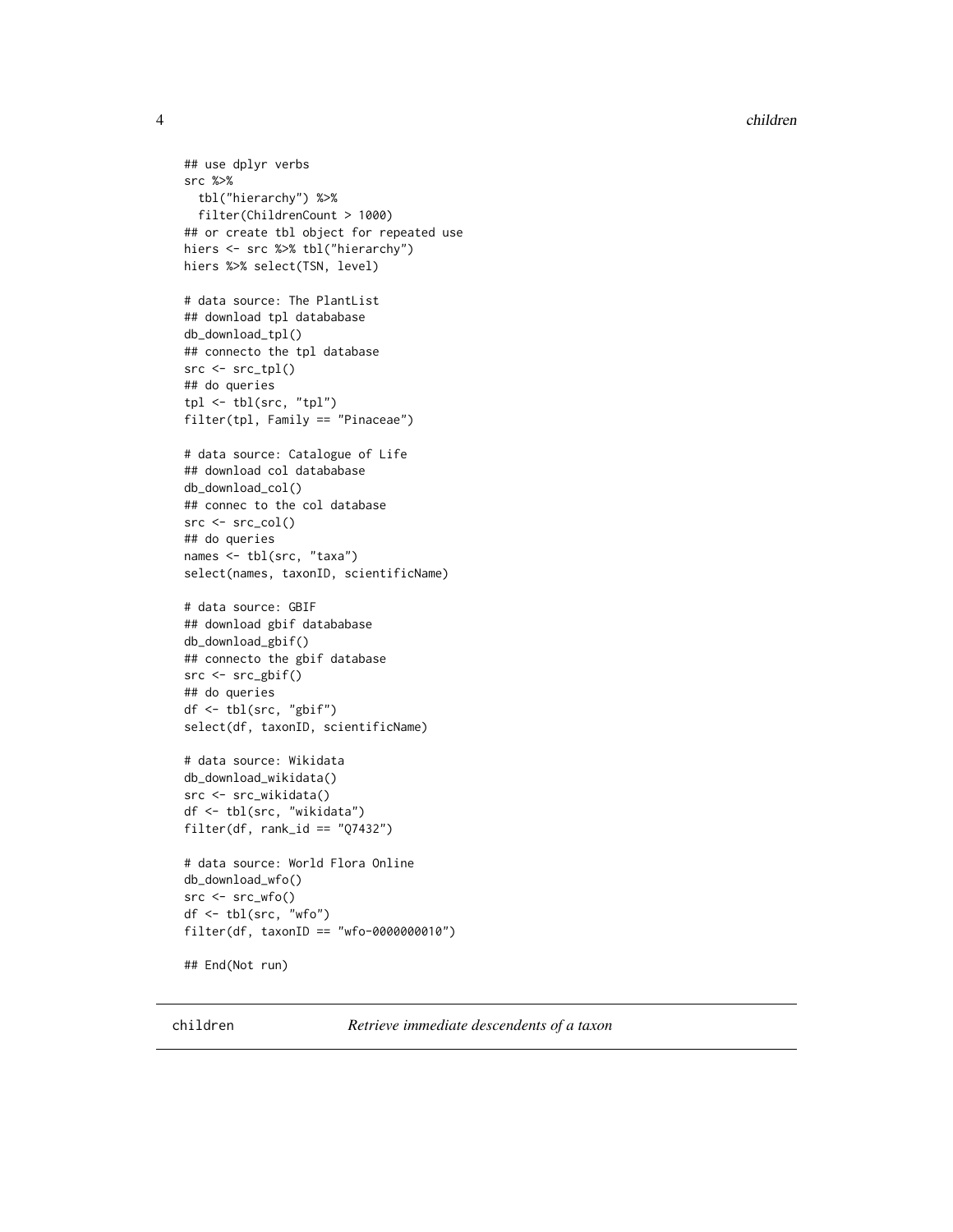#### <span id="page-4-0"></span>classification 5

## Description

Retrieve immediate descendents of a taxon

#### Usage

children(x, db = "ncbi", verbose =  $TRUE, ...$ )

#### Arguments

| x                       | (character) Vector of taxon keys for the given database                   |
|-------------------------|---------------------------------------------------------------------------|
| db                      | (character) The database to search, one of ncbi, it is, gbif, col, or wfo |
| verbose                 | (logical) Print verbose messages                                          |
| $\cdot$ $\cdot$ $\cdot$ | Additional arguments passed to database specific function.                |

## Value

list of tibbles with the columns: id, name, rank. This is exactly equivalent to the output of taxize::children()

## Examples

```
## Not run:
children(c(3700, 2))
children(c(154395, 154357), db="itis")
children("wfo-4000032377", db="wfo")
children(2877951, db="gbif")
children(3960765, db="col") # Abies
```
## End(Not run)

classification *Retrieve the taxonomic hierarchies from local database*

#### Description

This function is equivalent to the taxize::classification() function, except that it uses a local database (so is much faster). The output is identical to taxize:: classification()

#### Usage

```
classification(x, db = "ncbi", verbose = TRUE, ...)
```
#### **Arguments**

|           | character) Vector of taxon keys for the given database                     |
|-----------|----------------------------------------------------------------------------|
| db        | character) The database to search, one of ncbi, it is, gbif, col, or wfo   |
| verbose   | (logical) Print verbose messages                                           |
| $\ddotsc$ | Additional arguments passed to database specific classification functions. |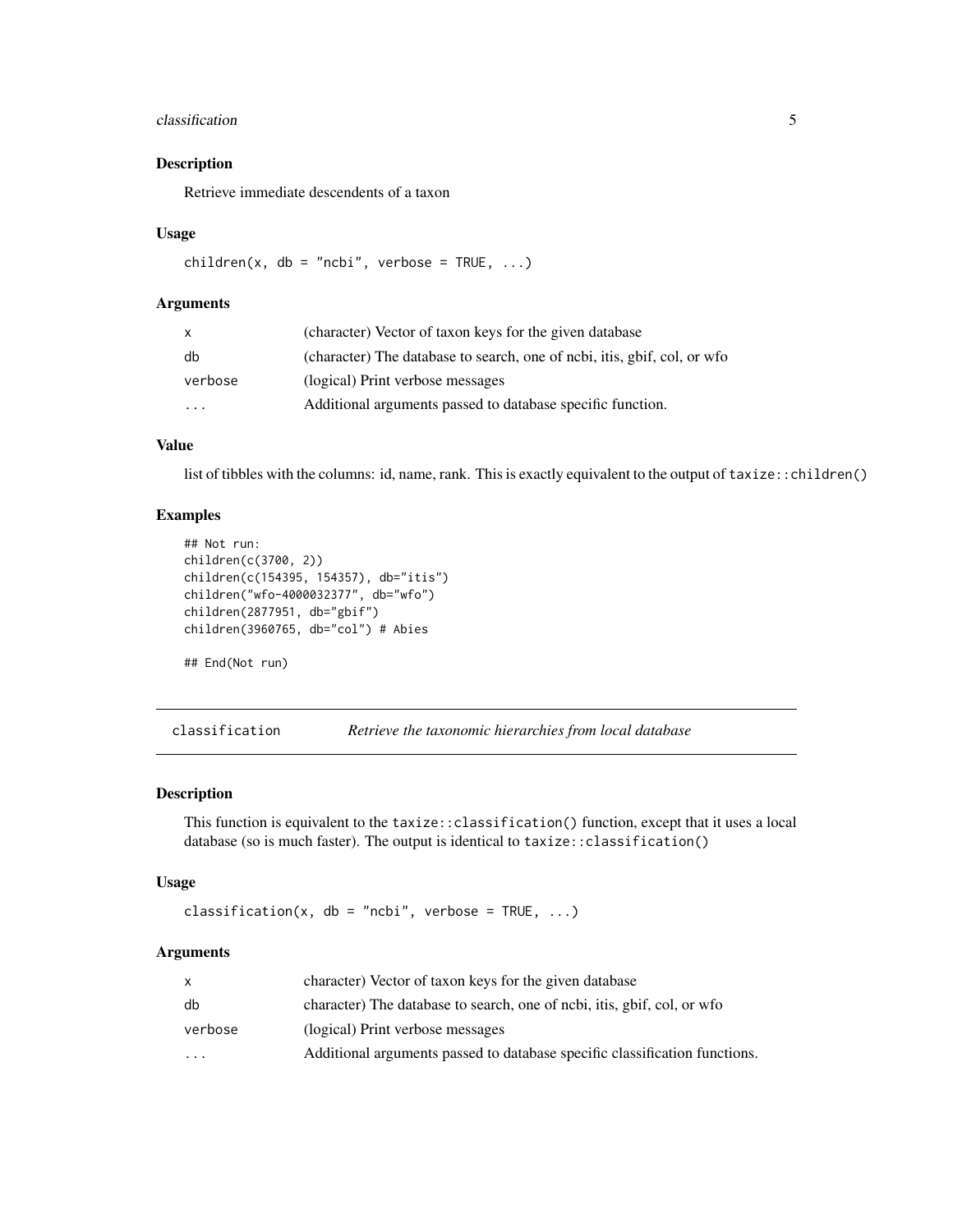## Value

list of data.frames with the columns: name, rank, and id. This is exactly equivalent to the output of taxize::classification()

## Examples

```
## Not run:
classification(c(3702, 9606))
classification(c(154395, 154357), db="itis")
classification(c("wfo-0000291463", "wfo-7000000057"), db="wfo")
classification(2878586, db="gbif")
classification(c(2878586, 2704179), db="gbif")
classification(3960765, db="col") # Abies
```
## End(Not run)

<span id="page-5-1"></span>db\_download *Download taxonomic databases*

## Description

Download taxonomic databases

#### Usage

| db_download_ncbi(verbose = TRUE, overwrite = FALSE)     |
|---------------------------------------------------------|
| db_download_itis(verbose = TRUE, overwrite = FALSE)     |
| db_download_tpl(verbose = TRUE, overwrite = FALSE)      |
| db_download_wfo(verbose = TRUE, overwrite = FALSE)      |
| db_download_col(verbose = TRUE, overwrite = FALSE)      |
| db_download_gbif(verbose = TRUE, overwrite = FALSE)     |
| db_download_wikidata(verbose = TRUE, overwrite = FALSE) |

#### Arguments

| verbose   | (logical) Print messages. Default: TRUE                                                        |
|-----------|------------------------------------------------------------------------------------------------|
| overwrite | (logical) If TRUE force an update by overwriting previously downloaded data.<br>Default: FALSE |

## Details

Downloads sql database, cleans up unneeded files, returns path to sql file

<span id="page-5-0"></span>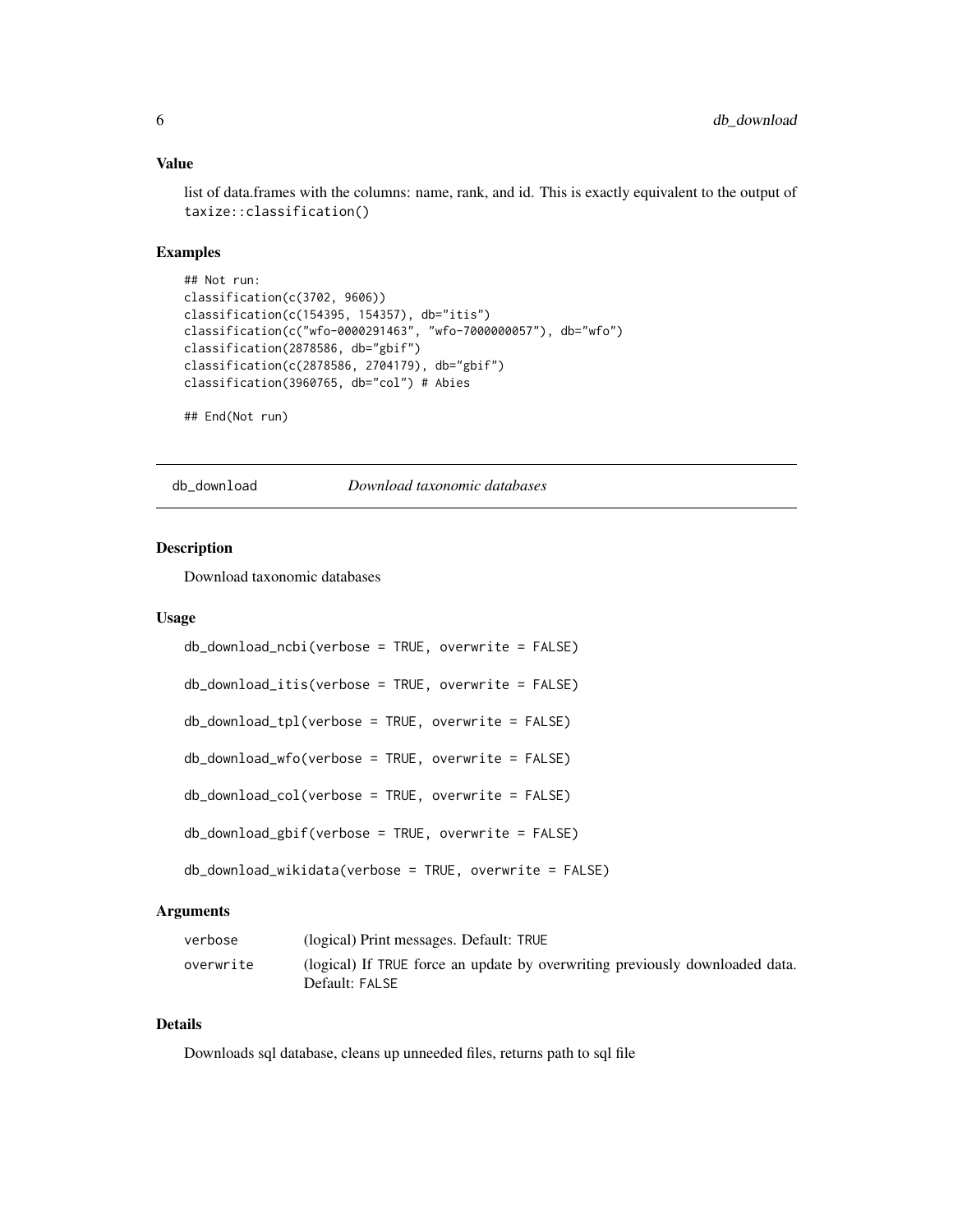<span id="page-6-0"></span>db\_load-defunct 7

## Value

(character) path to the downloaded SQL database

## See Also

[tdb\\_cache](#page-14-1)

## Examples

```
## Not run:
# ITIS
# db_download_itis()
# src_itis()
# Plantlist
# db_download_tpl()
# db_download_tpl(overwrite=TRUE) # overwrite - download again
# src_tpl()
# COL
# db_download_col()
# src_col()
# GBIF
# db_download_gbif()
# src_gbif()
# NCBI
# db_download_ncbi()
# src_ncbi()
# Wikidata
# db_download_wikidata()
# db_download_wikidata(overwrite=TRUE) # overwrite - download again
# src_wikidata()
# World Flora Online
# db_download_wfo()
# src_wfo()
## End(Not run)
```
db\_load-defunct *Load taxonomic databases - NO LONGER NEEDED*

#### Description

Use [db\\_download](#page-5-1) then [src\\_taxizedb](#page-10-1)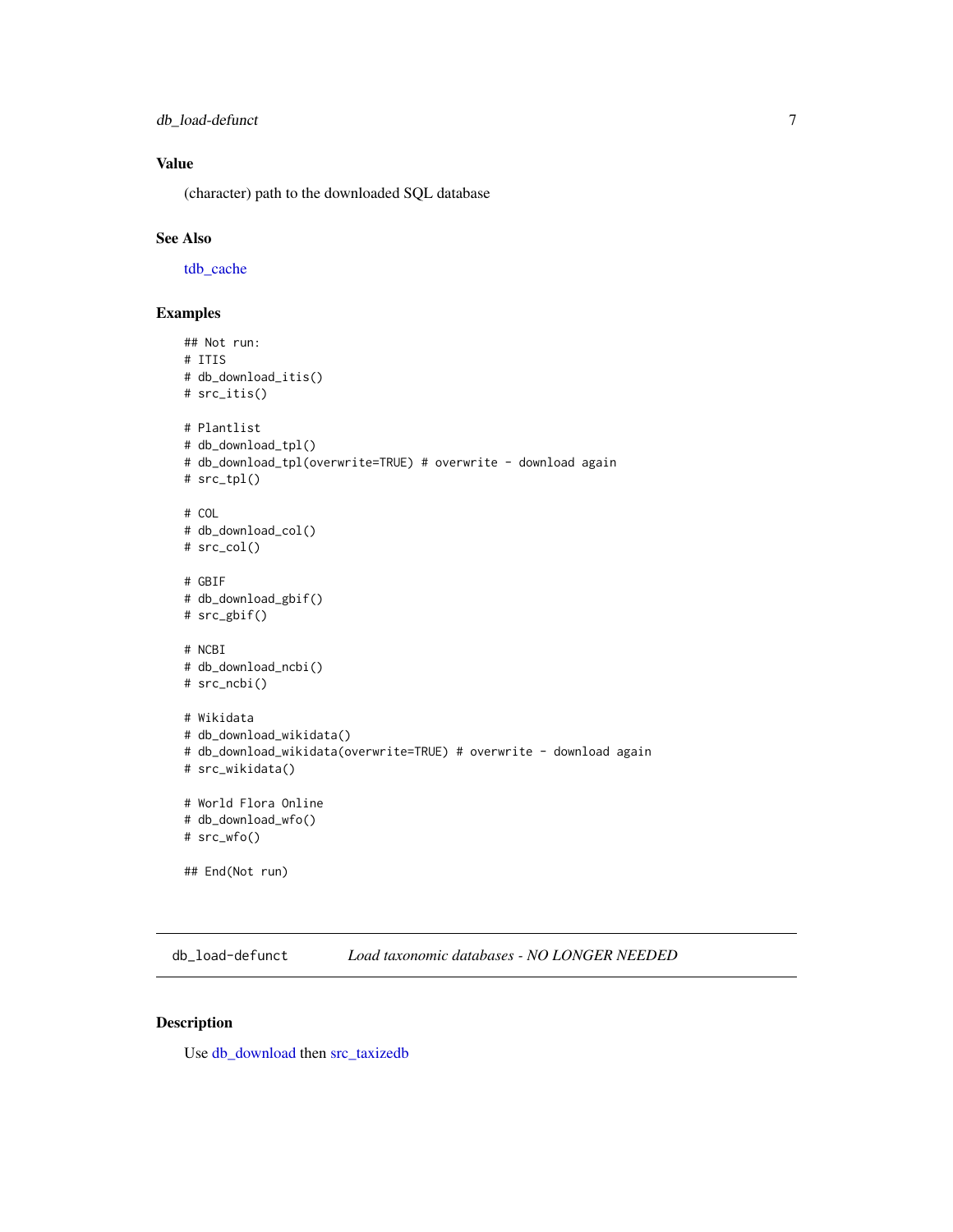#### Usage

```
db_load_itis(...)
db_load_tpl(...)
db_load_col(...)
db_load_gbif(...)
db_load_ncbi(...)
db_load_wikidata(...)
```
## Arguments

... ignored

<span id="page-7-1"></span>

db\_path *database path*

## Description

database path

## Usage

db\_path(db)

## Arguments

db (character) db name. one of: itis, tpl, col, gbif, ncbi, wikidata, wfo. required

| downstream | Retrieve all taxa descending from a vector of taxa |
|------------|----------------------------------------------------|
|------------|----------------------------------------------------|

## Description

This function is nearly equivalent to the taxize::downstream() function

## Usage

```
downstream(x, db = "ncbi", verbose = TRUE, ...)
```
<span id="page-7-0"></span>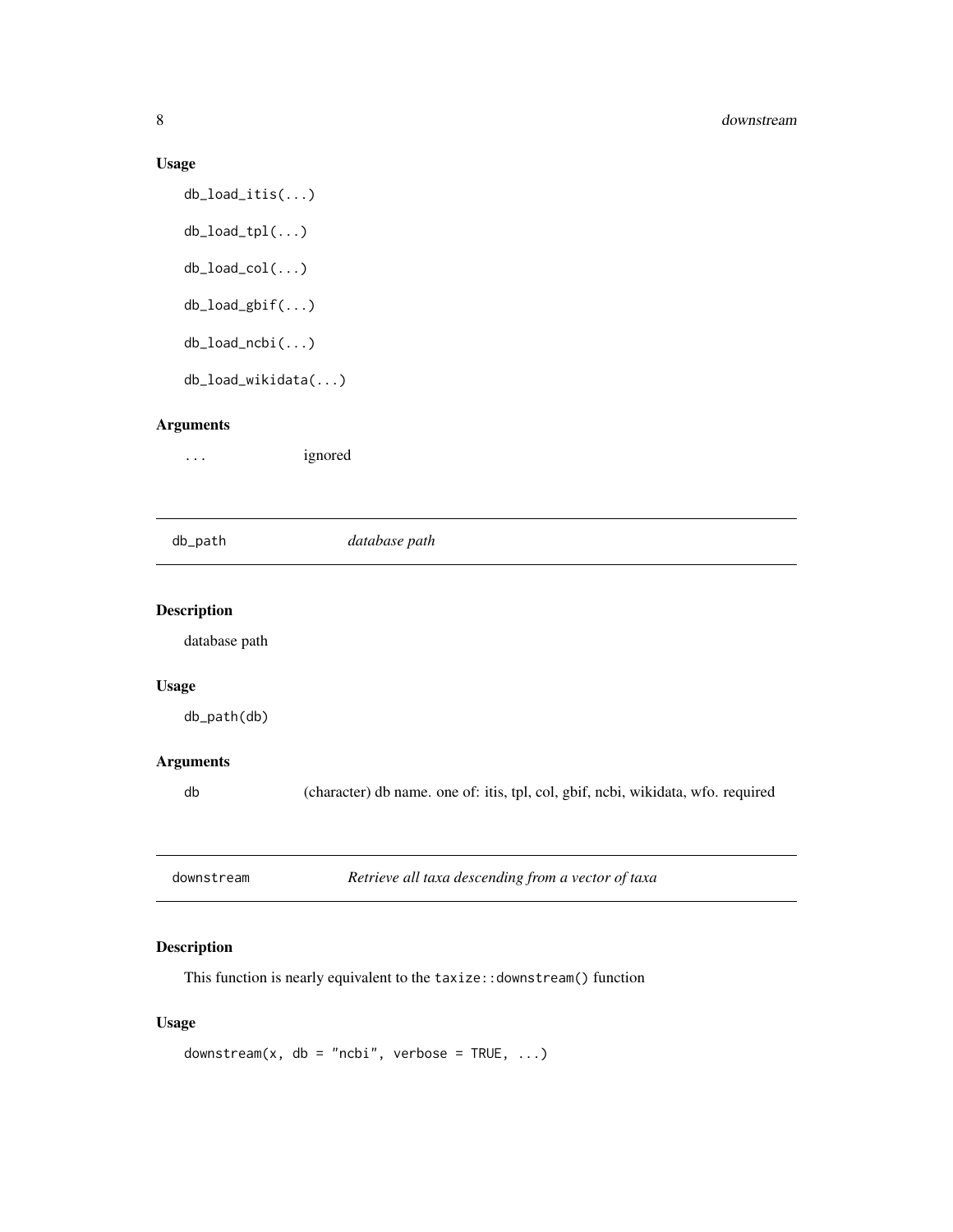#### downstream 9

#### **Arguments**

| $\mathsf{x}$ | (character) Vector of taxon keys for the given database                   |
|--------------|---------------------------------------------------------------------------|
| db           | (character) The database to search, one of ncbi, it is, gbif, col, or wfo |
| verbose      | (logical) Print verbose messages                                          |
| $\cdots$     | Additional arguments passed to database specific downstream functions     |

## Value

list of data.frames with the columns: childtaxa\_id, childtaxa\_name, and rank. This is exactly equivalent to the output of taxize::downstream()

#### Examples

```
## Not run:
# get descendents from all ranks
# downstream(c(3700, 9605)) # takes a while
# limit results to species
downstream(c(3700, 9605), downto='species')
# allow ambiguous nodes but no ambiguous species
downstream(
 c(3700, 9605),
  downto='species',
  ambiguous_nodes=FALSE,
  ambiguous_species=TRUE
\lambda# ITIS
id <- name2taxid('Aves', db = "itis")
downstream(id, db = "itis", downto = "family")
downstream(id, db = "itis", downto = "genus")
id <- name2taxid('Bombus', db = "itis")
downstream(id, db = "itis", downto = "species")
# COL
id <- name2taxid('Chordata', db = "col")
downstream(id, db = "col", downto = "family")
# GBIF
id <- name2taxid('Pinaceae', db = "gbif")
downstream(id, db = "gbif", downto = "genus")
# World Flora Online
id <- name2taxid('Pinaceae', db = "wfo")
downstream(id, db = "wfo", downto = "species")## End(Not run)
```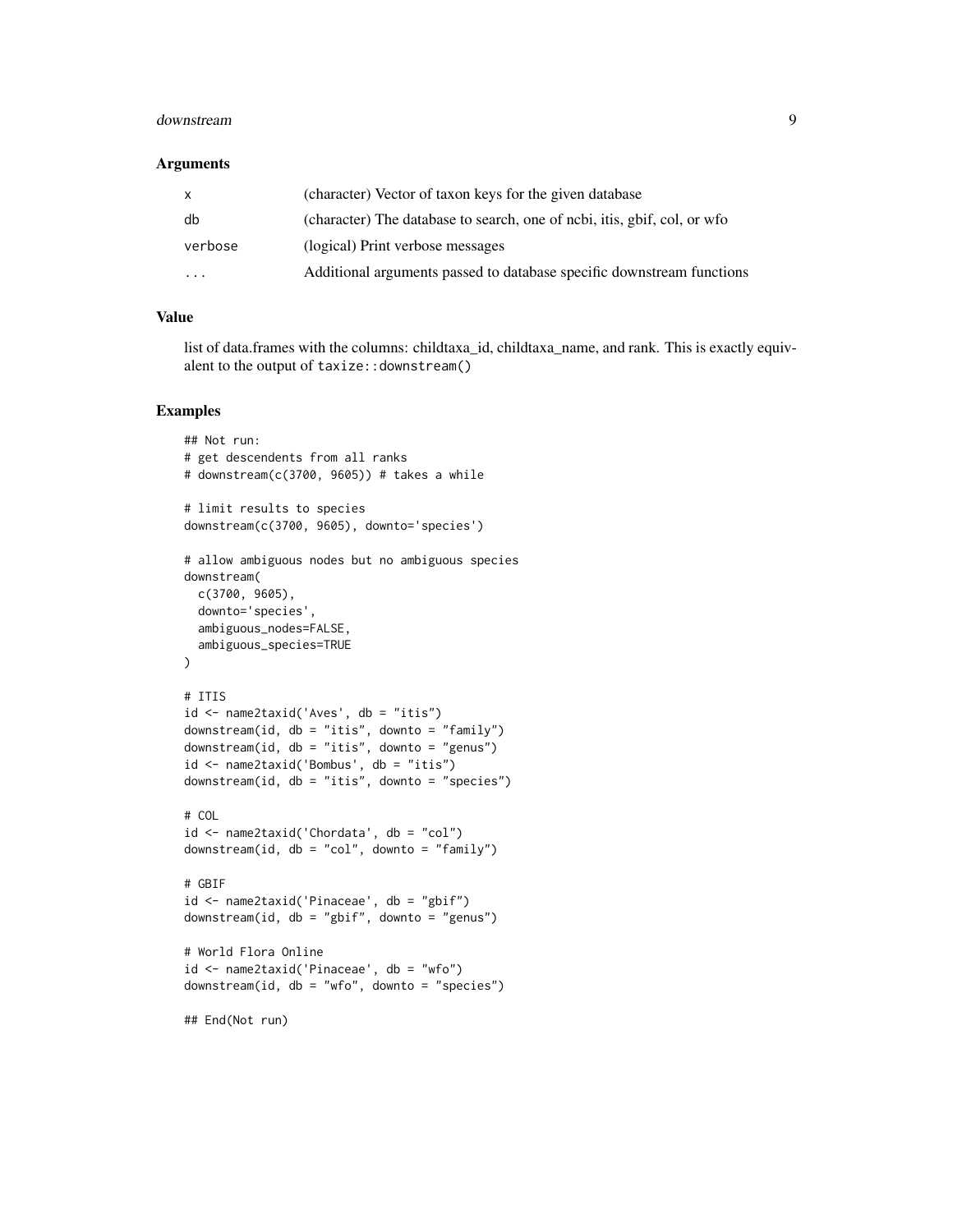#### **Description**

name2taxid() returns a vector and dies if there are any ambiguous names. name2taxid\_map() returns a data.frame mapping names to ids

#### Usage

name2taxid(x, db = "ncbi", verbose = TRUE, out\_type =  $c("uid", "summary"), ...$ )

#### Arguments

| X         | (character) Vector of taxon keys for the given database                                                    |
|-----------|------------------------------------------------------------------------------------------------------------|
| db        | (character) The database to search, one of ncbi, it is, gbif, wfo, or tpl                                  |
| verbose   | (logical) Print verbose messages                                                                           |
| out_type  | (logical) character "uid" for an ID vector, "summary" for a table with columns<br>'tax id' and 'tax name'. |
| $\ddotsc$ | Additional arguments passed to database specific classification functions.                                 |

#### NCBI database

The NCBI taxonomy database includes common names, synonyms and misspellings. However, the database is a little inconsistent. For some species, such as Arabidopsis thaliana, the misspelling Arabidopsis\_thaliana is included, but the same is NOT done for humans. However, underscores are supported when querying through entrez, as is done in taxize, which implies entrez is replacing underscores with spaces. So I do the same. A corner case appears when an organism uses underscores as part of the name, not just a standin for space ("haloarchaeon 3A1\_DGR"). To deal with this case, we replace underscores with spaces ONLY if there are not spaces in the original name.

#### Examples

```
## Not run:
name2taxid(c('Arabidopsis thaliana', 'pig'))
name2taxid(c('Arabidopsis thaliana', 'pig'), out_type="summary")
name2taxid(x=c('Arabidopsis thaliana', 'Apis mellifera'), db = "itis")
name2taxid(x=c('Arabidopsis thaliana', 'Apis mellifera'), db = "itis",
out_type="summary")
name2taxid(x=c('Arabidopsis thaliana', 'Quercus kelloggii'), db = "wfo")
name2taxid(x=c('Arabidopsis thaliana', 'Quercus kelloggii'), db = "wfo",
out_type="summary")
name2taxid("Austrobaileyaceae", db = "wfo")
name2taxid("Quercus kelloggii", db = "gbif")
name2taxid(c("Quercus", "Fabaceae", "Animalia"), db = "gbif")
name2taxid(c("Abies", "Pinales", "Tracheophyta"), db = "col")
name2taxid(c("Abies mangifica", "Acanthopale aethiogermanica",
```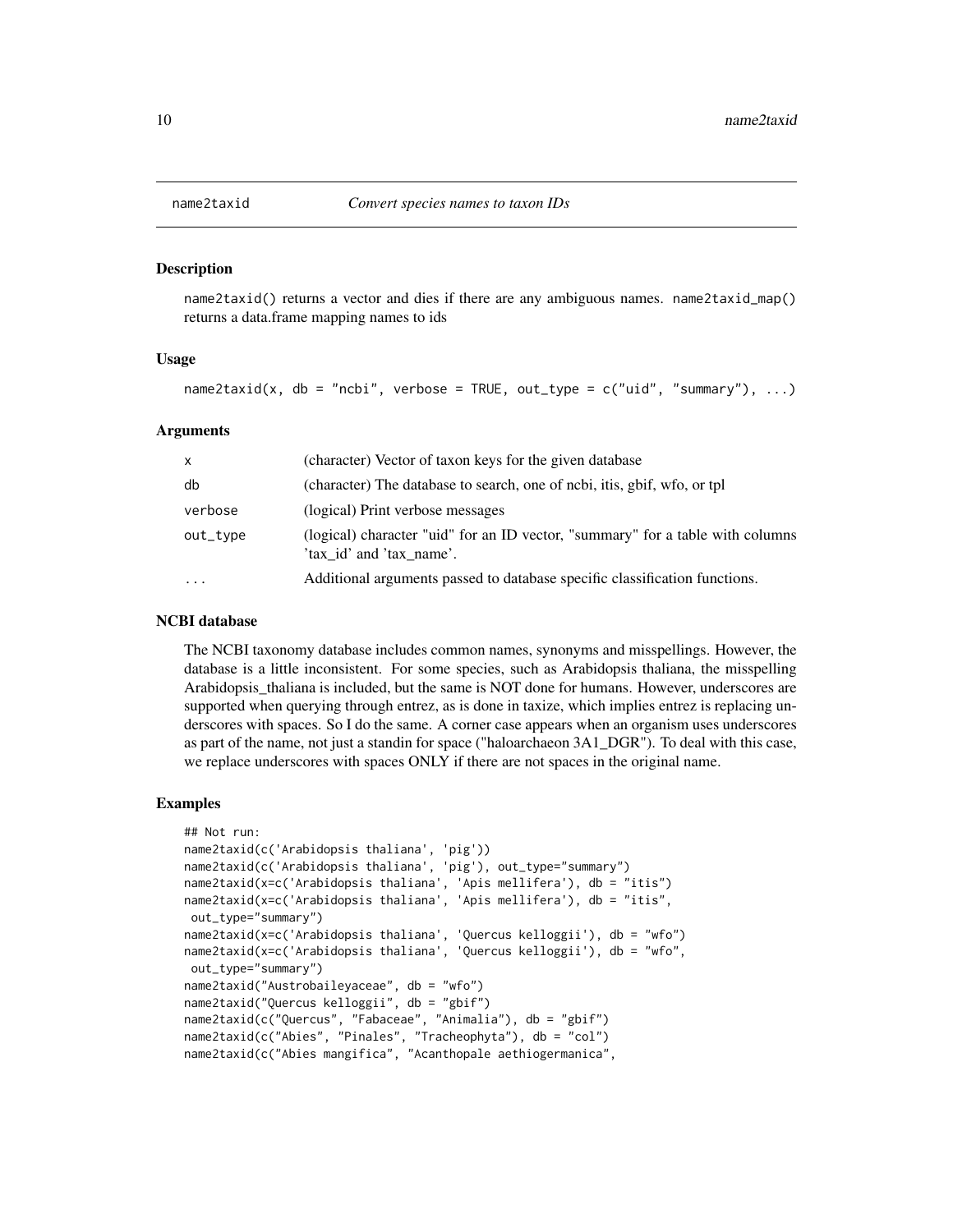## <span id="page-10-0"></span>sql\_collect 11

```
"Acanthopale albosetulosa"), db = "tpl")
```
## End(Not run)

sql\_collect *Query and get data back into a data.frame*

## Description

Query and get data back into a data.frame

## Usage

sql\_collect(src, query, ...)

## Arguments

| src      | $(\text{src})$ An src object, result of calling $\text{src}_\text{it}$ is $($ , $\text{src}_\text{it}$ $\text{col}($ , or $\text{src}_\text{it}$ $\text{tpl}($ |
|----------|----------------------------------------------------------------------------------------------------------------------------------------------------------------|
| query    | (character) A SQL query                                                                                                                                        |
| $\cdots$ | further args passed on to $d$ $p$ l $y$ r: $tb$ l()                                                                                                            |

## Details

we run [dplyr::tbl\(\)](#page-0-0), then [dplyr::collect\(\)](#page-0-0)

## Examples

```
## Not run:
src <- src_itis()
sql_collect(src, "select * from hierarchy limit 5")
## or pipe the src to sql_collect
src %>% sql_collect("select * from hierarchy limit 5")
## End(Not run)
```
<span id="page-10-1"></span>src\_taxizedb *src - dplyr src objects*

## <span id="page-10-2"></span>Description

src - dplyr src objects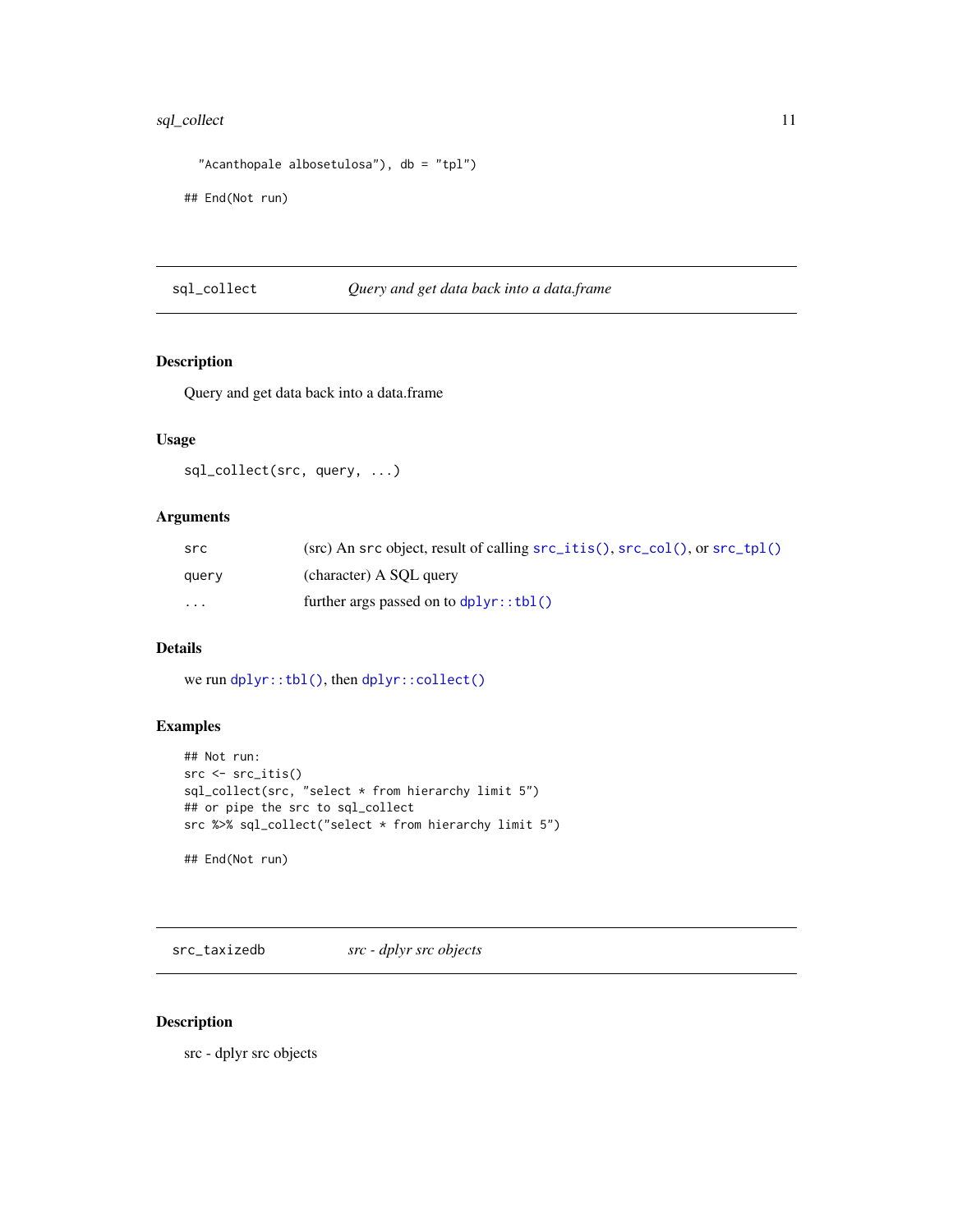## <span id="page-11-0"></span>Usage

```
src\_itis(path = db\_path("itis"), ...)src\_tpl(path = db\_path("tpl"), ...)src\_col(path = db\_path("col"), ...)src\_gbif(path = db\_path("gbif"), ...)src\_ncbi(path = db\_path("ncbi"), ...)src_wikidata(path = db_path("wikidata"), ...)
src_wfo(path = db_path("wfo"), ...)
```
## Arguments

| path                    | (character) path to SOLite database. by default we use the function $db$ path()<br>to get the path |
|-------------------------|----------------------------------------------------------------------------------------------------|
| $\cdot$ $\cdot$ $\cdot$ | Further args passed on to DBI:: dbConnect()                                                        |

#### Value

an src object

#### Examples

```
## Not run:
# src_itis()
# src_tpl()
# src_col()
# src_gbif()
# src_ncbi()
# src_wikidata()
# src_wfo()
```
## End(Not run)

taxa\_at *Get taxa at specific scientific ranks*

#### Description

Get taxa at specific scientific ranks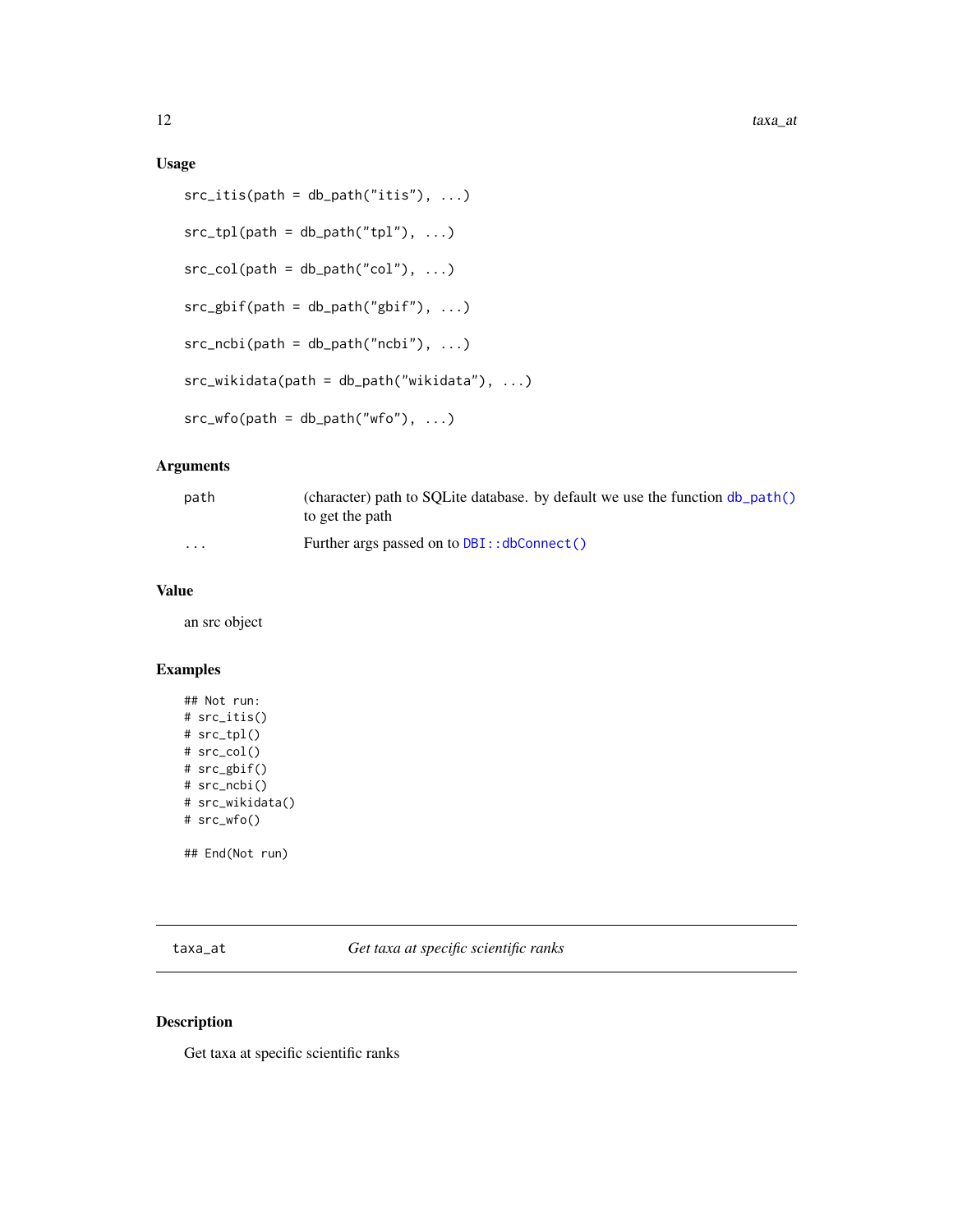$taxa\_at$  13

## Usage

```
taxa_at(
 x,
 rank,
 db = "ncbi",missing = "lower",
 verbose = TRUE,
 warn = TRUE,...
)
```
## Arguments

| X       | (character) Vector of taxon keys (ids) for the given database. required                                                                                                      |
|---------|------------------------------------------------------------------------------------------------------------------------------------------------------------------------------|
| rank    | (character) A target rank for which to fetch data. required                                                                                                                  |
| db      | (character) The database to search, one of ncbi, itis, gbif, col, or wfo                                                                                                     |
| missing | (character) if no data found at the given rank and input key, should we get the<br>next closest lower than that given in rank, or higher. one of lower (default),<br>higher. |
| verbose | (logical) Print verbose messages                                                                                                                                             |
| warn    | (logical) If TRUE, raise a warning if any taxon IDs can not be found                                                                                                         |
| $\cdot$ | Additional arguments passed to database specific classification functions                                                                                                    |

## Value

list of data.frame's for each input taxon key, where each data.frame has fields: name, rank, id. When no results found, an empty data.frame

## Examples

```
## Not run:
taxa_at(186803, rank = "order", db="ncbi", missing = "lower")
taxa_at(c(186803, 541000, 216572, 186804, 31979, 186806),
rank = "family", missing = "lower")
taxa_at(c(154395, 154357, 23041, 154396), rank = "family", db="itis")
taxa_at(c('wfo-4000032377', 'wfo-0000541830'), rank = "family", db="wfo")
taxa_at("wfo-7000000057", rank = "order", db="wfo")
taxa_at(2877951, rank = "phylum", db="gbif")
taxa_at(c(2877951, 5386), rank = "family", db="gbif")
taxa_at(c(3960765, 3953606, 3953010), rank = "family", db="col")
```
## End(Not run)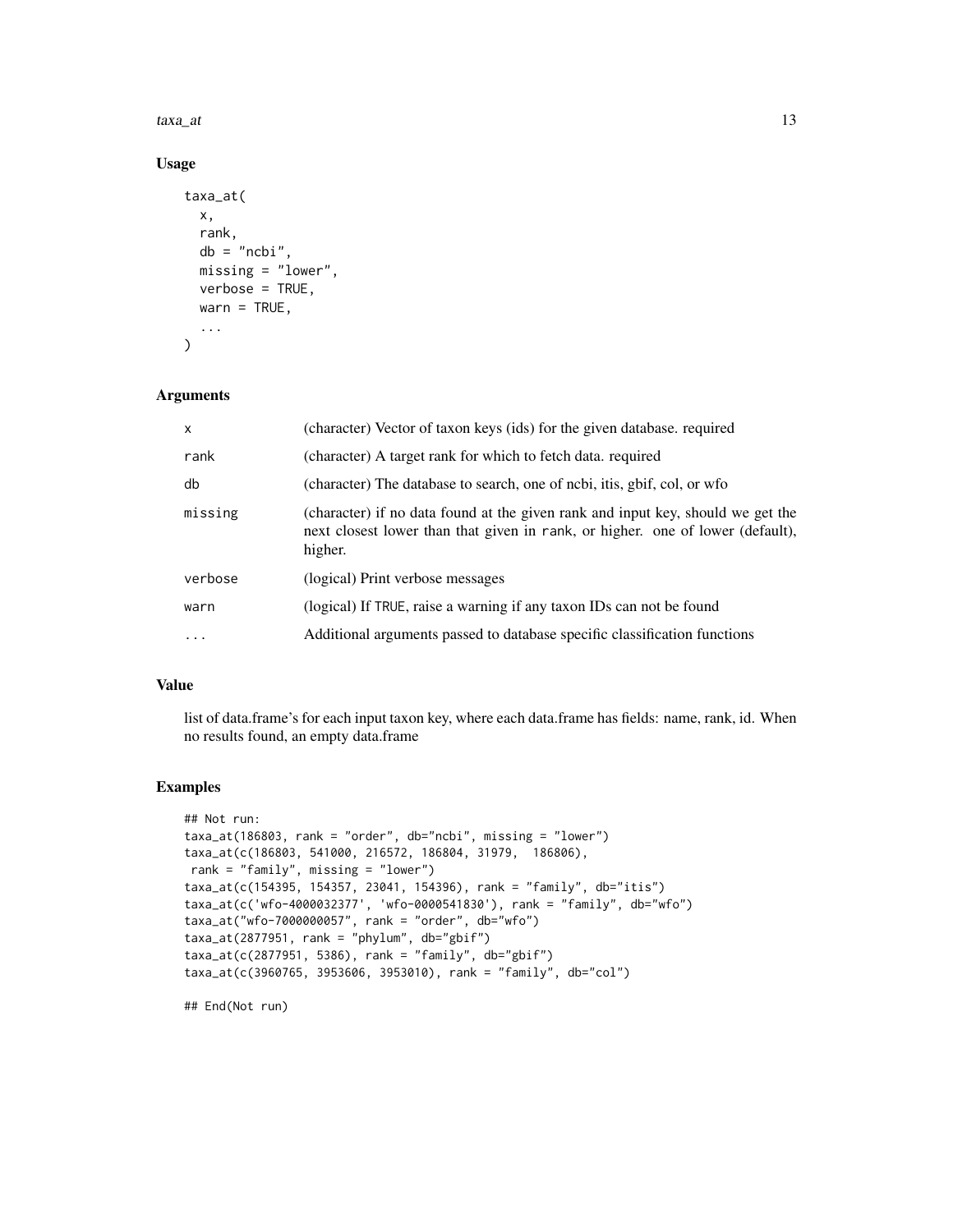<span id="page-13-0"></span>

## Description

Convert taxon IDs to scientific names

#### Usage

```
taxid2name(x, db = "ncbi", verbose = TRUE, warn = TRUE, ...)
```
#### Arguments

| $\mathsf{x}$ | (character) Vector of taxon keys for the given database                        |
|--------------|--------------------------------------------------------------------------------|
| db           | (character) The database to search, one of ncbi, it is, gbif, col, wfo, or tpl |
| verbose      | (logical) Print verbose messages                                               |
| warn         | (logical) If TRUE, raise a warning if any taxon IDs can not be found           |
| $\cdots$     | Additional arguments passed to database specific classification functions      |

#### Value

character vector of scientific names

## Examples

```
## Not run:
taxid2name(c(3702, 9606))
taxid2name(c(154395, 154357, 23041, 154396), db = "itis")
taxid2name(c('wfo-0000541830', 'wfo-0000291463'), db = "wfo")
taxid2name("wfo-7000000057", db="wfo")
taxid2name(2877951, db="gbif")
taxid2name(c(2877951, 5386), db="gbif")
taxid2name(c(3960765, 3953606, 3953010), db="col")
taxid2name(c("kew-2614538", "kew-2895433", "kew-2615007"), db="tpl")
```
## End(Not run)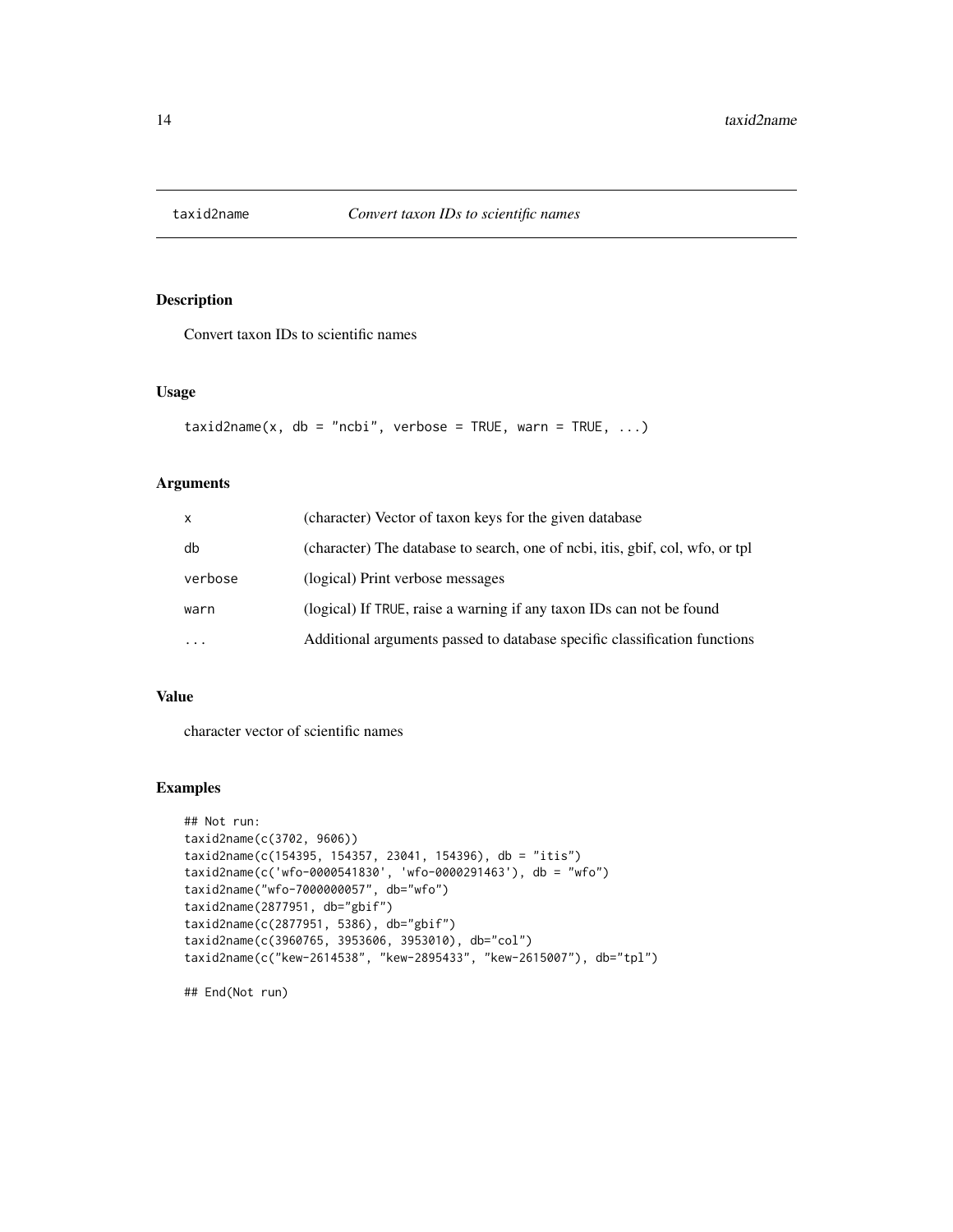<span id="page-14-0"></span>

## Description

Convert taxon IDs to scientific ranks

## Usage

 $taxid2rank(x, db = "ncbi", verbose = TRUE, warn = TRUE, ...)$ 

## Arguments

| $\mathsf{x}$            | (character) Vector of taxon keys (name or id) for the given database      |
|-------------------------|---------------------------------------------------------------------------|
| db                      | (character) The database to search, one of ncbi, itis, gbif, col, or wfo  |
| verbose                 | (logical) Print verbose messages                                          |
| warn                    | (logical) If TRUE, raise a warning if any taxon IDs can not be found      |
| $\cdot$ $\cdot$ $\cdot$ | Additional arguments passed to database specific classification functions |

## Value

character vector of ranks in the same order as the inputs

## Examples

```
## Not run:
taxid2rank(c(3701, 9606))
taxid2rank(c(154395, 154357, 23041, 154396), db="itis")
taxid2rank(c('wfo-4000032377', 'wfo-0000541830'), db="wfo")
taxid2rank("wfo-7000000057", db="wfo")
taxid2rank(2877951, db="gbif")
taxid2rank(c(2877951, 5386), db="gbif")
taxid2rank(c(3960765, 3953606, 3953010), db="col")
```
## End(Not run)

<span id="page-14-1"></span>tdb\_cache *Caching*

#### Description

Manage cached taxizedb files with hoardr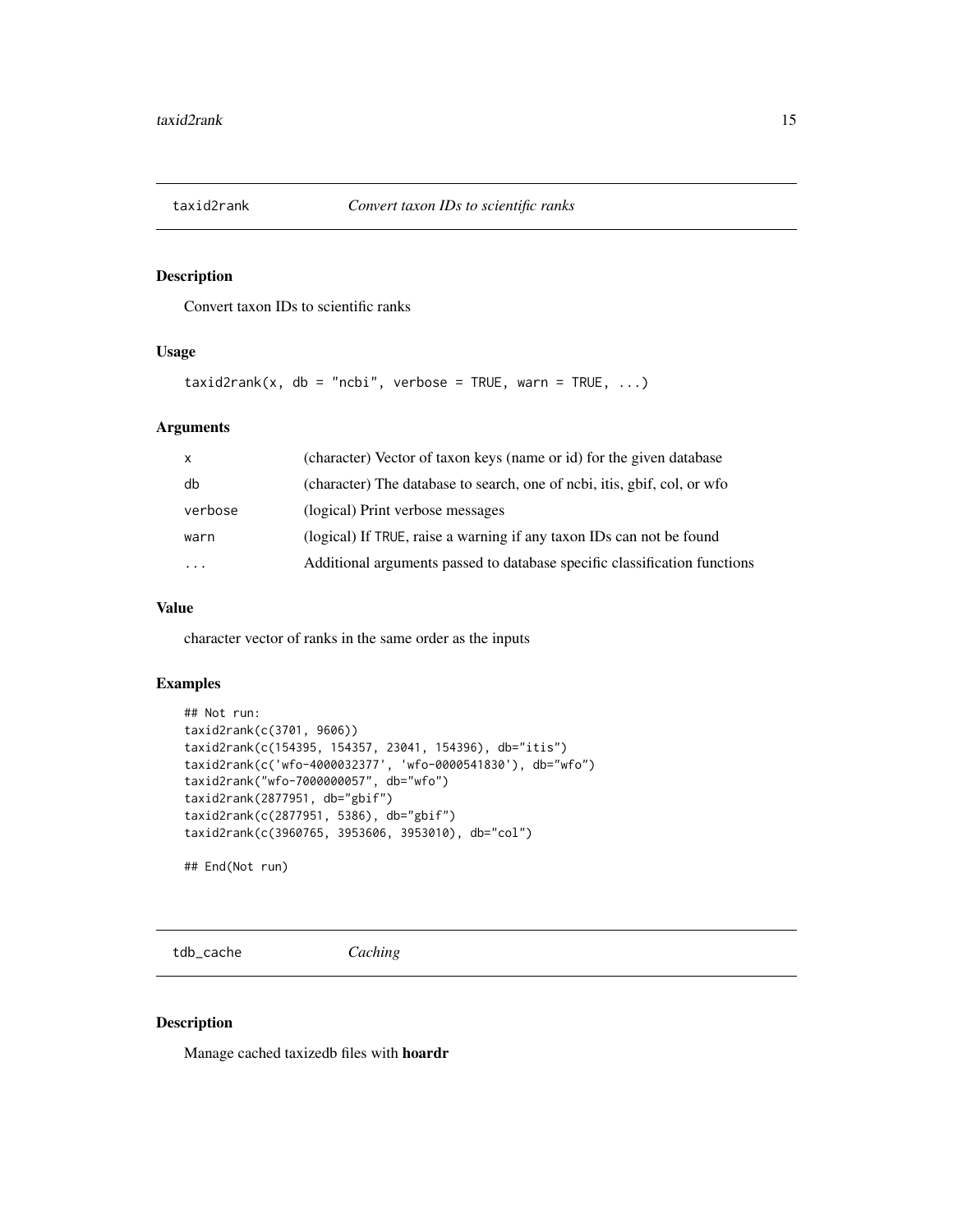## <span id="page-15-0"></span>Details

cache\_delete only accepts 1 file name, while cache\_delete\_all doesn't accept any names, but deletes all files. For deleting many specific files, use cache\_delete in a [lapply\(\)](#page-0-0) type call

## Useful user functions

- tdb\_cache\$cache\_path\_get() get cache path
- tdb\_cache\$cache\_path\_set() set cache path
- tdb\_cache\$list() returns a character vector of full path file names
- tdb\_cache\$files() returns file objects with metadata
- tdb\_cache\$details() returns files with details
- tdb\_cache\$delete() delete specific files
- tdb\_cache\$delete\_all() delete all files, returns nothing

## Examples

```
## Not run:
tdb_cache
```

```
# list files in cache
tdb_cache$list()
```

```
# delete certain database files
# tdb_cache$delete("file path")
# tdb_cache$list()
```

```
# delete all files in cache
# tdb_cache$delete_all()
# tdb_cache$list()
```
## End(Not run)